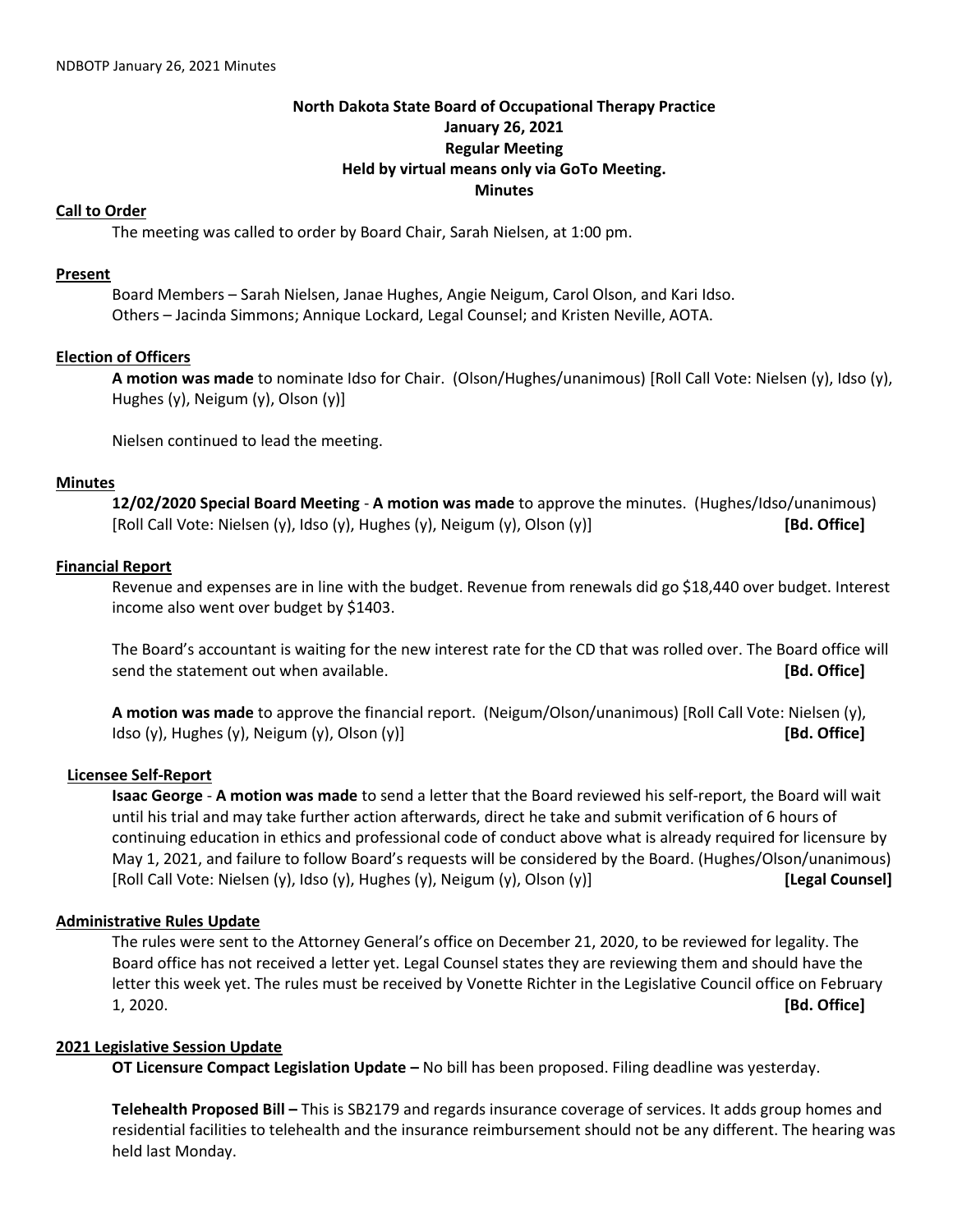**HB1472** – This bill concerns consumer access to complementary and alternative health care.

Kristen Neville with AOTA said that she has seen similar legislation proposed in other states. It aims to increase access to care for consumers as practitioners of alternative therapies do not have to be licensed to provide care. She does not believe this applies to OT but instead may apply to those offering alternative therapy such as Reiki or vitamin therapy. The bill does not state OT, but a person providing sensory therapy may be able to do so under this bill if they do not call themselves an OT.

**A motion was made** to send a letter to the committee members stating the Boards concerns about who is providing this therapy and how the consumer would be protected. (Olson/Hughes/unanimous) [Roll Call Vote: Nielsen (y), Idso (y), Hughes (y), Neigum (y), Olson (y)] **[Olson]**

**SB2336 –** This bill concerns changing licensure compacts that are already in place by repealing all of them and requiring each Board to add compact language to their Administrative Code. It does not directly affect OT but since the Board has been discussing the OT Licensure Compact, Legal Counsel wanted the Board to be aware of it.

## **NBCOT/AOTA Update**

Neville states that the April conference will not be held in San Diego due to the pandemic, but it will be held virtually. Those interested in attending the virtual conference should go to the AOTA website to register. She was not sure yet if the NBCOT State Board Leadership conference will be held.

## **List of Approved Licensees (11/21/2020-1/11/2021)**

**A motion was made** that the Board approves and ratifies the attached list of issued licenses. (Olson/Idso/unanimous) [Roll Call Vote: Nielsen (y), Olson (y), Hughes (y), Neigum (y), Idso (y), Olson (y)]

#### **Next Meeting Date**

The Board will meet again as needed for proposed legislation or other business.

**Adjourn**  The meeting was adjourned at 2:20 pm.

**Respectfully submitted,**

**Sarah Nielsen, Jacinda Simmons Board Chair Administrative Assistant Administrative Assistant NDBOTP Office**